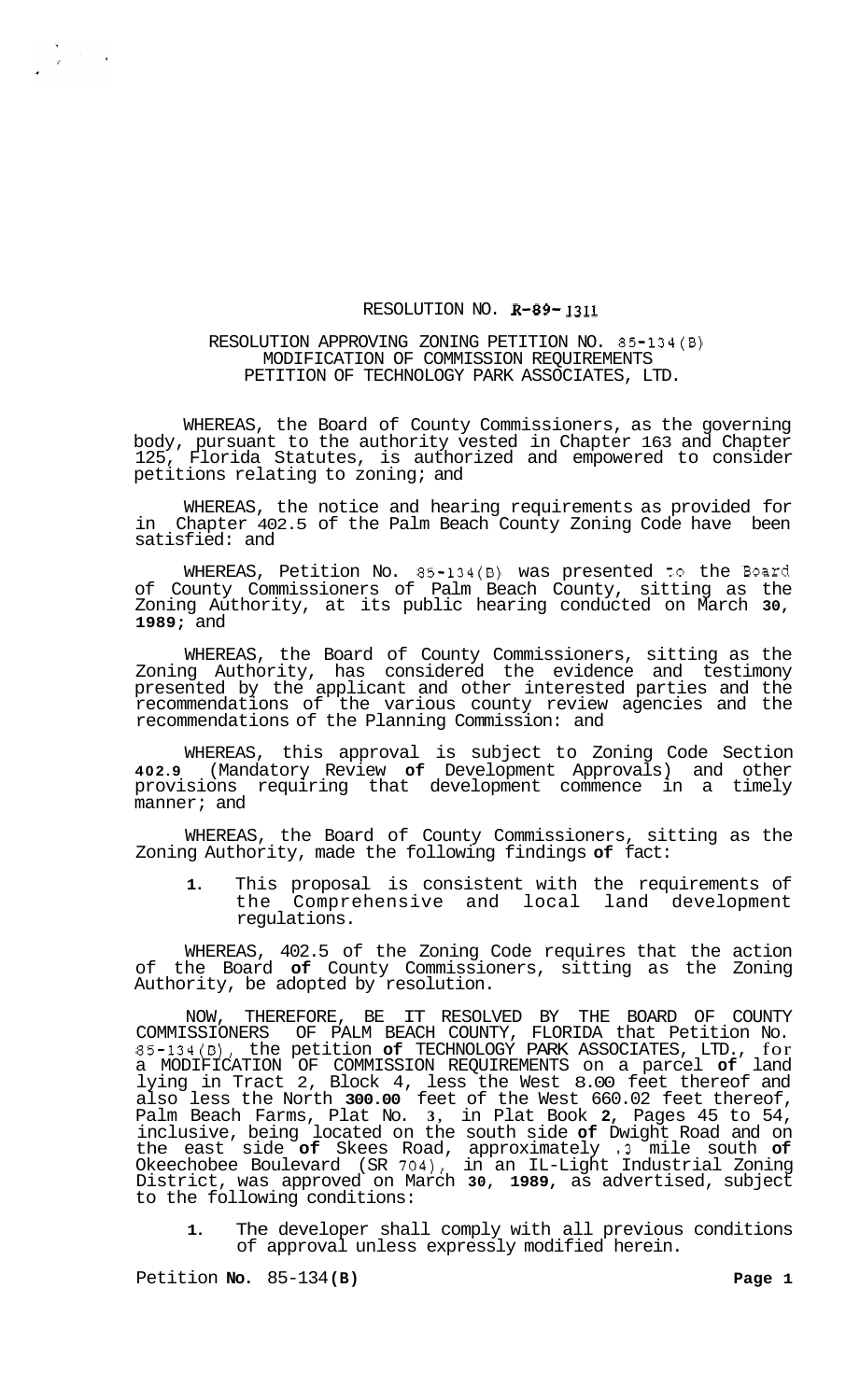- **2.** Condition **No. 20** which states:
	- *"20.* The significant native vegetation within the ten **(10)** foot natural buffer along the southern property line shall be preserved and existing vegetation shall be supplemented with additional planting of one **(1)** tree every **20** feet."

is hereby deleted.

- **3.** Condition **No. 21** which states:
	- **"21.** A six foot high wall, as shown on the master plan, shall be constructed along the southern portion of the property."

is hereby amended to read:

All native vegetation within the ten **(10)** foot buffer strip shall be preserved. In addition, the natural buffer shall be supplemented with Perimeter Landscape Strip Alternative **No. 3** along the entire length of Parcel **B** the southern property line. This landscape strip shall be planted with trees twelve **(12)** feet in height or greater, spaced twenty **(20)** feet on center to supplement preserved native vegetation; and:

- a. the portion of this landscape strip that abuts RS-Single Family Residential Zoning shall contain a six *(6)* foot high solid wooden fence. The fence shall commence at Skees Road and run a minimum distance of **1,163.87** feet east. The fence shall be continuously maintained in a neat, orderly and opaque condition.
- b. the portion of this landscape strip that abuts AR-Agricultural Residential Zoning shall be planted with hedge materials a minimum of thirty **(30)** inches in height, spaced two **(2)** feet **on** center. The hedge shall be maintained in a healthy opaque condition at a minimum height of six **(6)**  feet .
- **4.** Generation and disposal **of** hazardous effluents into sanitary sewerage system shall be prohibited unless adequate pretreatment facilities approved by the Florida Department of Environmental Regulation (FDER) and Agency responsible for sewage works are constructed and used by project tenants or owners generating such effluents.
- **5.** Sewer service is available to the property. Therefore, no septic tank shall be permitted on the site.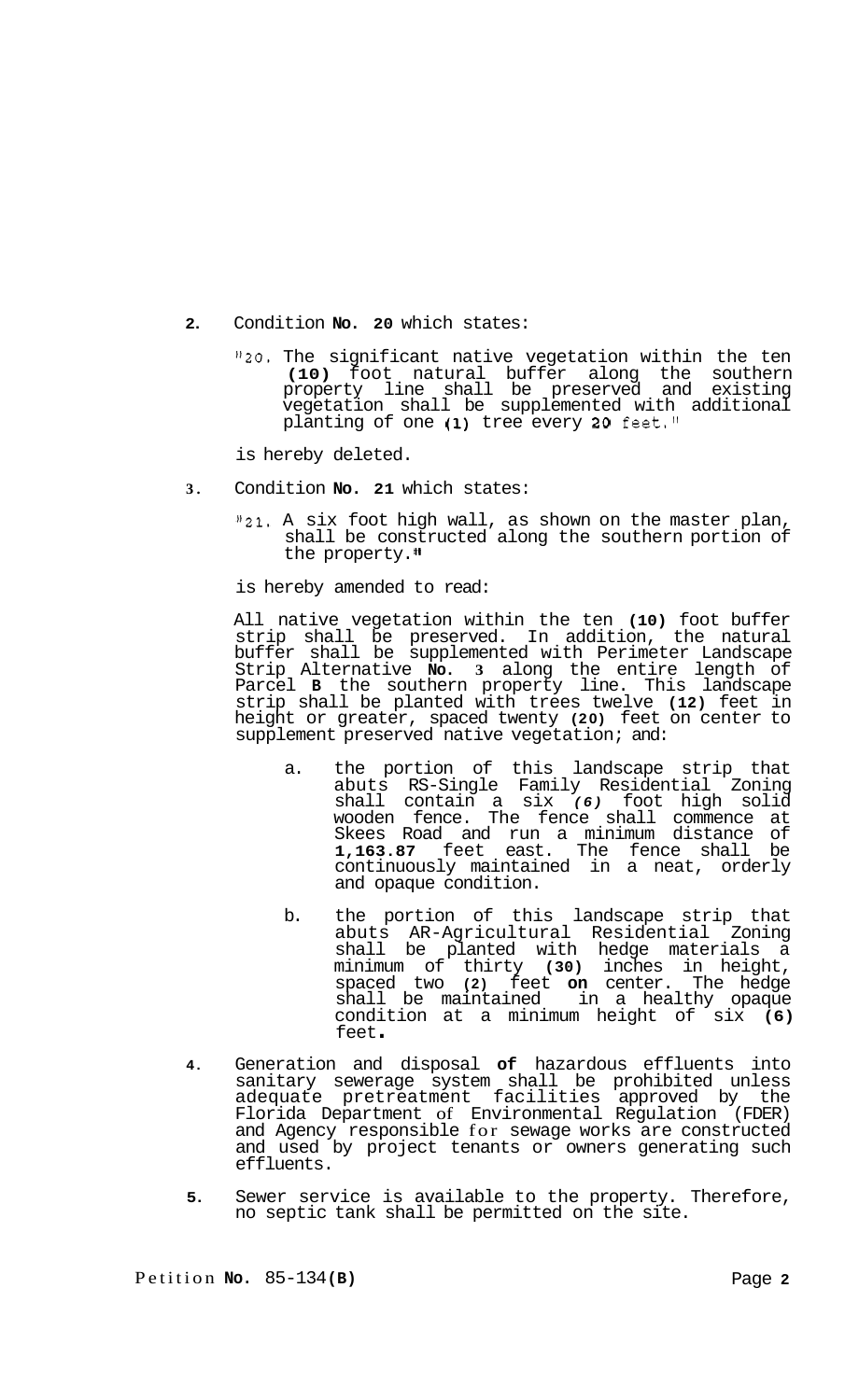- **6.** Water service is available to the property. Therefore, no well shall be permitted on the site to provide potable water.
- **7.** Condition **No. 2** *of* Zoning Petition **No. 85-134 (A)**  presently states:
	- **"2.** Property owner shall construct:

 $\sim$   $^{-1}$ 

- a. left turn land, east approach on Dwight Road at Skees Road: and,
- b. left turn lane, north approach on Skees Road at Dwight Road: and,
- c. Dwight Road to extend to future **Jog** Road Extension as an eighty **(80)** foot collector road.

is hereby amended to read as follows:

"The Property owner shall construct:

- a. **a** left turn land, east approach on Dwight Road at Skees Road; and,
- **b.** left turn land, north approach on Skees Road at Dwight Road

concurrent with onsite paving and drainage improvements for Parcel **B.** Construction shall be completed prior to the issuance **of** a Certificate **of** Occupancy for Parcel **B.** 

- **8.** Condition **No. 10** of Zoning Petition **No. 85-134,**  Resolution **No. R-86-122,** which presently states:
	- "10. The Property owner shall pay Fair Share Fee in the amount and manner required by the "Fail: Share Contribution for Road Improvements Ordinance" as it presently exists or as it may from time to time be amended. Presently the Fair Share Fee for this project **is \$42,194 (1,575** trips **X \$26.,79** per  $\text{trip}$ ).<sup>11</sup>

is hereby amended to read as follows:

"The Property owner shall pay a Fair Share Fee in the amount and manner required by the "Fair Share Contribution for Road Improvements Ordinance" **as** it presently exists or as it may from time to time be amended. The Fair Share Fee for this project presently is **\$42,194.00 (1,575** trips **X \$26.79** per trip).

In addition the Developer shall contribute the amount **of \$21,097.00** toward roadway improvements in the project area. These total funds of **\$62,291.00** shall be paid prior to the issuance of **the** first Certificate of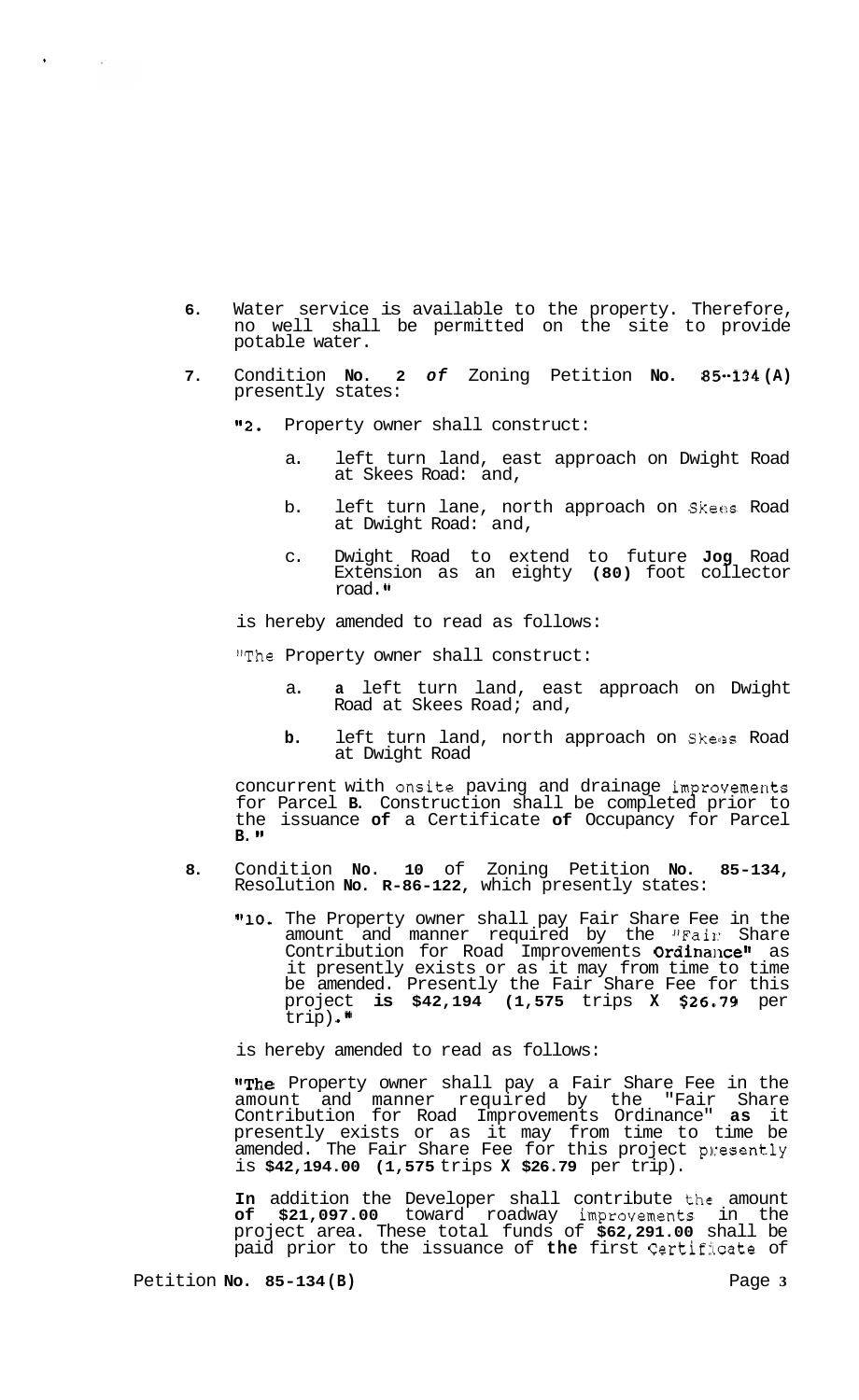**Occupancy or prior to June 1, 1990 whichever shall first occur. Should the applicant seek building ,permits prior to June 1, 1990, the applicant shall contribute the additional \$21,097 plus the standard impact fee based upon the applicant's building square footikge. No Certificates of Occupancy shall be released un1:il all \$62,291 has been paid in accordance with the paragraph above.** 

**If the "Fair Share Contribution for Road Improvements Ordinance" is amended to increase the Fair Sha:re Fee, this additional amount of \$21,097 shall be credited towards the increased Fair Share Fee."** 

- **9. Condition No. 11 of Zoning Petition No. 85-134, Resolution No. R-86-122 which presently states:** 
	- **ggll. Based on the Traffic Performance SLmdards (Category tfAtt)** , **the Developer shall contrioute an additional \$21,097.00 toward Palm Beach Ccunty;'s existing Roadway Improvement Program, which shall be paid prior to the issuance of a Building Permit or before October 1, 1986, whichever shall first occur.**

**In lieu of this contribution, the develo?er may elect to construct Jog Road as a 2-lane sec.tion as per County Engineering requirement!; from Okeechobee Road to the project** ' **s entrance. If the**  developer elects this option, he must notify the County by May 1, 1986. The County **will** then **County by May 1, 1986. The County wil.1 then acquire the necessary right-of-way by A])ril 1, 1987. The developer shall let the contract within 90 days of the County acquiring all the 1:equired right-of-way. If the County has not acquired all of the right-of-way by April 1, 19Ei7, the**  developer may either wait for the Count**y** to **acquire the right-of-way or contribute the \$21,097.00 requested in the first paragraph of this condition, such payment relieving the developer of any further obligation pursuant to this condition.** 

Credit for this construction shall be given toward **the Fair Share Fee described in Condition 11.** 

**If the "Fair Share Contribution fcr Road**  Improvements Ordinance" is amended to increase the **Fair Share Fee, this additional amc,unt of \$21,097.00, required in the first paragraph of this condition, or the actual cost of construction incurred pursuant to the second paragraph of this condition shall be credited toward the increased Faire Share Fee.** 

**is hereby deleted.**